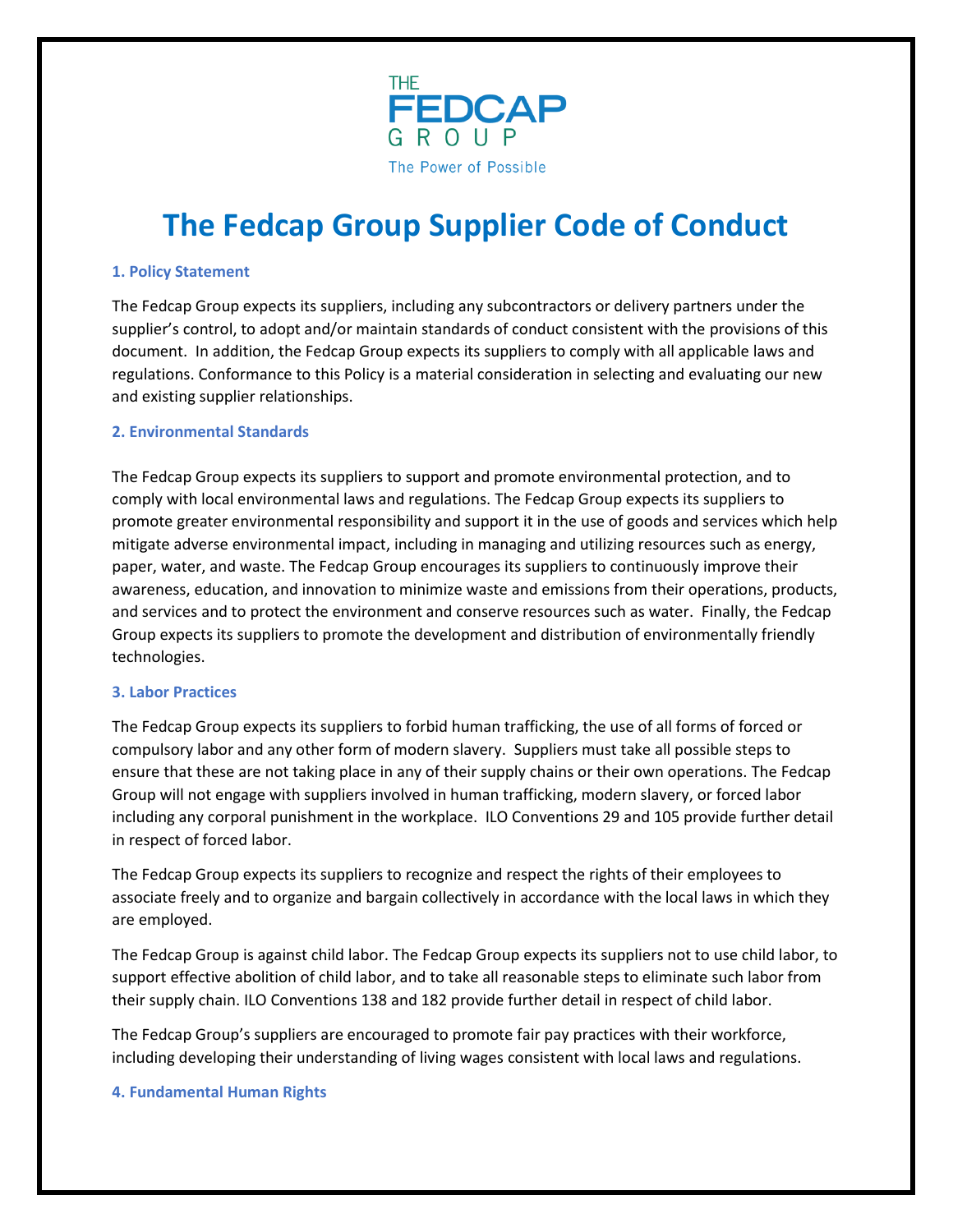The Fedcap Group expects its suppliers to work to support and respect the protection of human rights in accordance with the UN's Universal Declaration of Human Rights and UN Guiding Principles on Business and Human Rights, and to ensure that they are not complicit in any human rights abuses. Where it is identified that suppliers have caused or contributed to adverse impacts, they are expected to provide or cooperate in the remediation process.

#### **5. Occupational Health, Safety and Security Standards**

The Fedcap Group expects its suppliers to have a systematic approach to health, safety and security management adhering to all applicable local laws, regulations, and standards and to implement all precautions necessary to protect the health, safety and security of its workers, the Fedcap Group's employees, and the Fedcap Group's customers.

### **6. Business Ethics**

The Fedcap Group expects robust and proactive culture of ethics, transparency, and integrity. Reports by any parties of actual, planned, or potential misconduct on the part of The Fedcap Group, its staff, suppliers, and subcontractors will be investigated by The Fedcap Group in strict confidence. To protect the integrity of a whistleblower process, the Fedcap Group has made available anonymous reporting to a third-party compliance hotline through [https://www.ethicspoint.com](https://www.ethicspoint.com/) or by calling 1:866-384-4277; TTY: 1-866-294-9572.

The Fedcap Group strictly prohibits bribery and corruption in any form. The Fedcap Group expects that its suppliers will not engage in or in any way encourage bribery including, but not limited to, acts of bribery that are direct or through a third party; of a public official or a private individual; financial or in some other form; or that relate to past, present, or future performance or nonperformance of an activity.

## **7. Diversity and Inclusion**

The Fedcap Group's suppliers are encouraged to promote diversity and inclusion by not discriminating on the grounds of sex, race, color, nationality, ethnic, national or indigenous origin, disability, age, marital or civil partner status, pregnancy or maternity, parental status, sexual orientation, gender identity, expression or reassignment, HIV or AIDS status, flexibility of working arrangements, military and veterans status, religion or belief, political opinion or union membership, while hiring and employing workers or when selecting and contracting with suppliers.

#### **Document Control**

This policy will be reviewed at least annually to respond to any changes. The Fedcap Group reserves the right to amend this policy at any time.